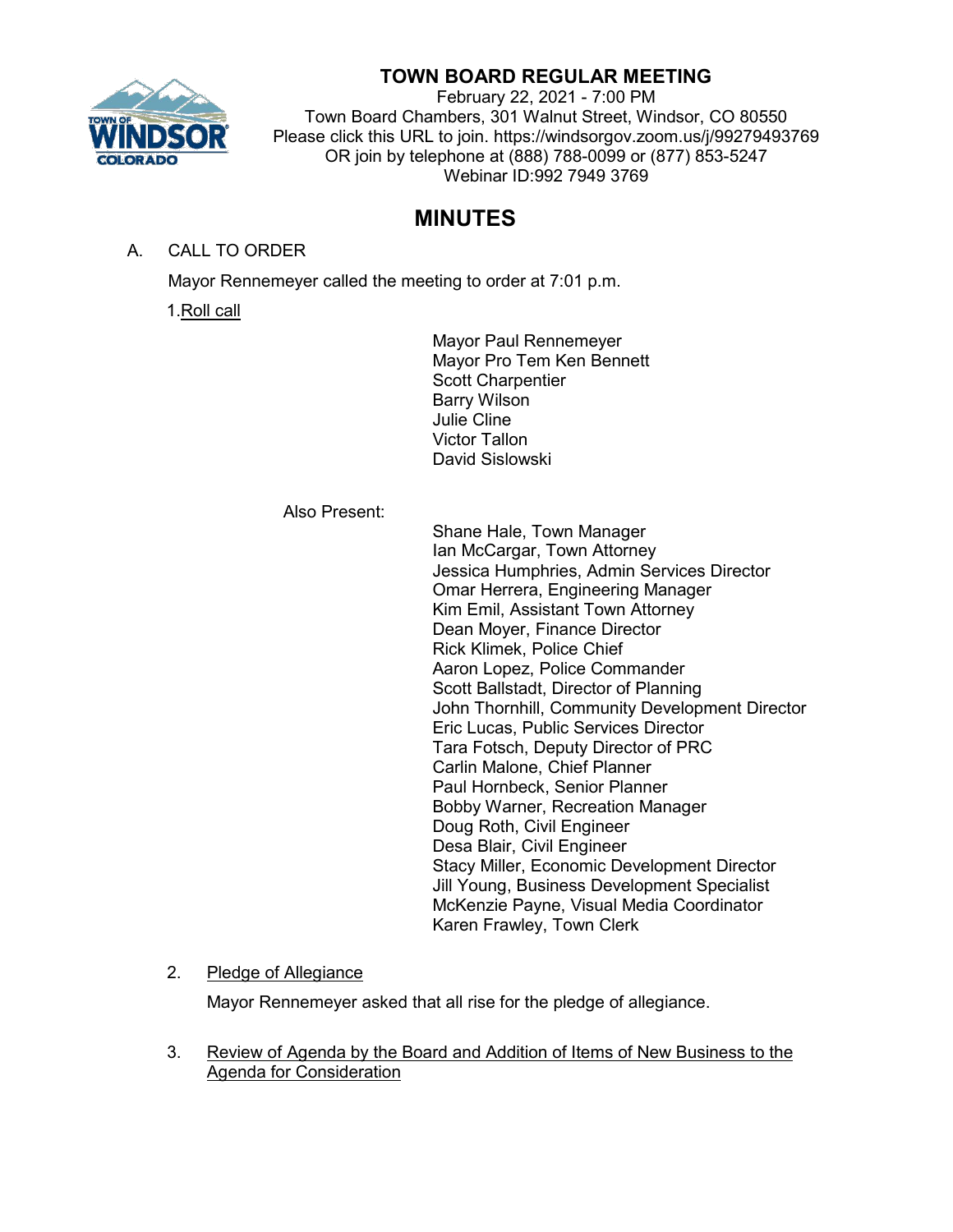**Town Board Member Tallon moved to approve the agenda as presented, Town Board Member Wilson seconded the motion. Roll call on the vote resulted as follows; Yeas - Bennett, Charpentier , Cline, Rennemeyer, Sislowski, Tallon, Wilson; Motion Passed.**

- 4. Board Liaison Reports
	- Town Board Member Charpentier Chamber of Commerce, Clearview Library Board

Town Board Member Charpentier reported that there have been several work sessions with the Clearview Library Board who is attempting to work out locations and choices on if the Library will have a satellite location and where to place it.

Town Board Member Charpentier reported that the Chamber of Commerce has seen an increase in membership and holding a lot of open houses.

• Town Board Member Wilson - Planning Commission, Larimer County Behavioral Health Policy Council

Town Board Member Wilson reported that the Planning Commission approved the Golden Meadows project which will be before the board later in the agenda.

Town Board Member Wilson reported that there is no update on the Larimer County Behavioral Health Policy Council at this time.

• Mayor Pro Tem Bennett – Water and Sewer Board, 34, and I-25 Coalition's

Mayor Pro Tem Bennett reported that at the last Water and Sewer Board meeting, they went through the analysis of the upgrade or replacement of the Wastewater Treatment Plant which the Board will see at work session on April 5th. Also reviewed was the snow pack for the month which is between ninety to one-hundred percent. The Water and Sewer Board now has an Ad Hoc committee that focuses on education and have three things they want to promote within the next few months. They want to hold a virtual meeting for homeowners called Landscape Basics put on by CSU. The next item is information for homeowners to be able to complete a sprinkler self audit. The last is the Mayor's Water Challenge to be held in April.

Mayor Pro Tem Bennett reported that the I25 and 34 Coalition's meet next week. Friday, Senator Bennet will host a webinar regarding the possible future regarding federal funding for infrastructure projects.

• Town Board Member Cline – Tree Board, Poudre River Trail Corridor Authority, Historic Preservation Commission

Town Board Member Cline reported that the Tree Board will meet on February 23rd and will have new updates to provide at the next meeting.

Town Board Member Cline reported that the Historic Preservation Commission will meet in March and will have updates at a future Board Meeting.

Town Board Member Cline reported that the Poudre River Trail Corridor Authority has not met since the last Board Meeting, however the PPE subcommittee has met twice since the last Board Meeting and is working on a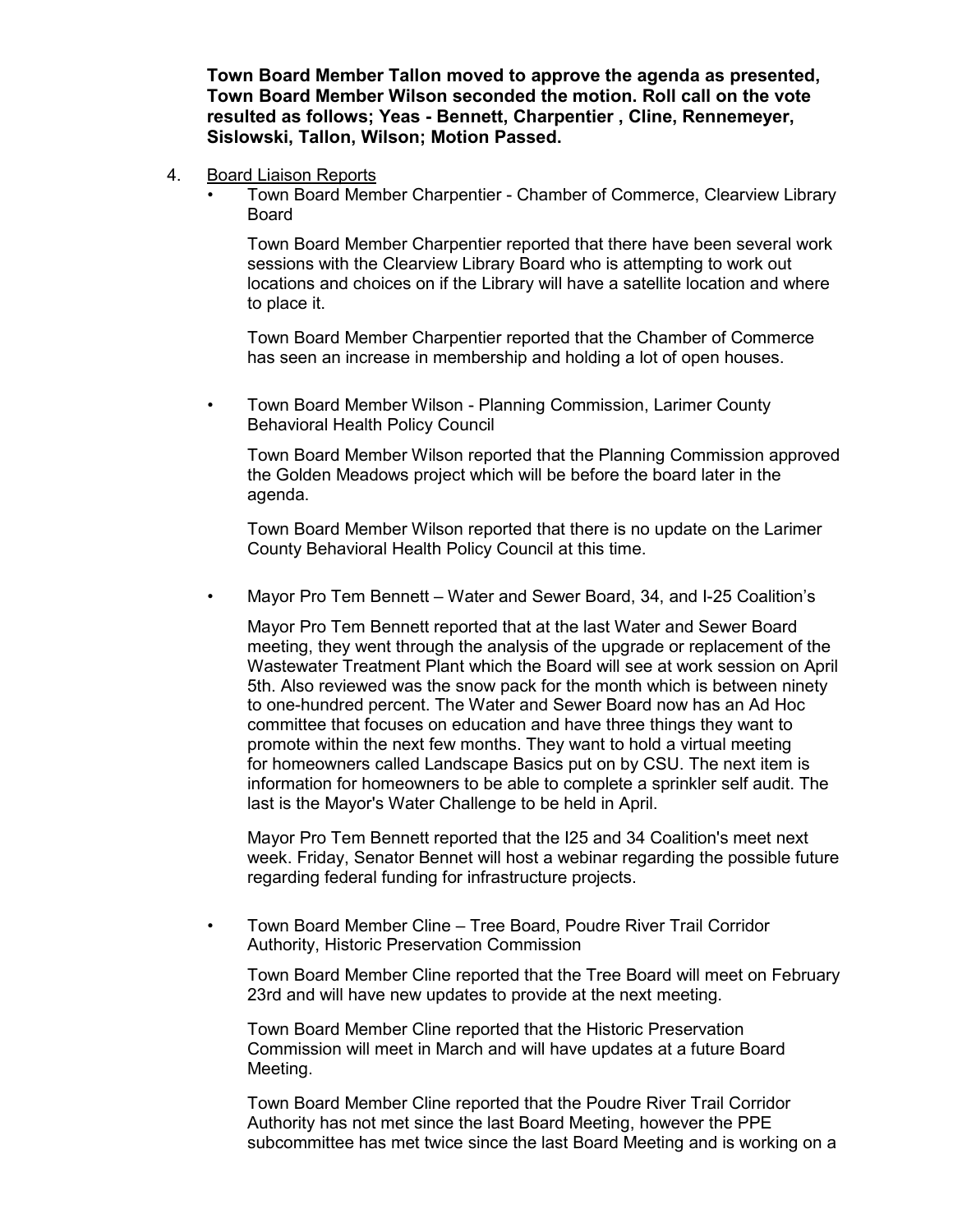brief on rebranding and a creative way to get out information for the Poudre Trail as well as looking at new signage for the trail.

• Town Board Member Tallon - Parks, Recreation and Culture Advisory Board, Great Western Trail Authority

Town Board Member Tallon reported that there are no updates for either board as there has not been a meeting since the last provided updates.

• Town Board Member Sislowski - Windsor Housing Authority, Windsor Severance Fire District

Town Board Member Sislowski reported that the Windsor Severance Fire District held their meeting on February 11th and provided a financial update. There were discussions about the impact fees that were presented to the Town Board and question about the timing of when to impose the fee and if they should phase in the fee. It seemed to be a consensus of the board members to agree to seek to impose one-hundred percent of the fees but there may be a delay at collecting the fees until later in the year. There was also discussions on the financing for the new fire station and they were scheduled to close with a lease back financing structure on March 2nd.

Town Board Member Sislowski reported that the Windsor Housing Authority met on February 16th. The financials have been going well with a few accounts delayed due to COVID and financially feel they are in good shape. The Housing Authority is looking at contracting with a new vendor to update their website. An issue at the time was having several units without heat and water due to the cold weather.

• Mayor Rennemeyer - Downtown Development Authority, North Front Range MPO

Mayor Rennemeyer reported that there is no update on the North Front Range MPO since the last Board Meeting.

Mayor Rennemeyer reported that the Downtown Development Authority is currently entertaining presentations and bids for the Backlots project and will be in a joint executive session with the Town Board for these presentations.

5. Public Invited to be Heard

Mayor Rennemeyer opened the meeting up for public comment, to which there was none.

#### B. CONSENT CALENDAR

- 1. Minutes of the February 8, 2021 Town Board Regular Meeting K. Frawley, Town Clerk
- 2. Minutes of the February 9, 2021 Joint Special Town Board and Downtown Development Authority Meeting - K. Frawley, Town Clerk
- 3. Boards and Commissions Appointments K. Frawley, Town Clerk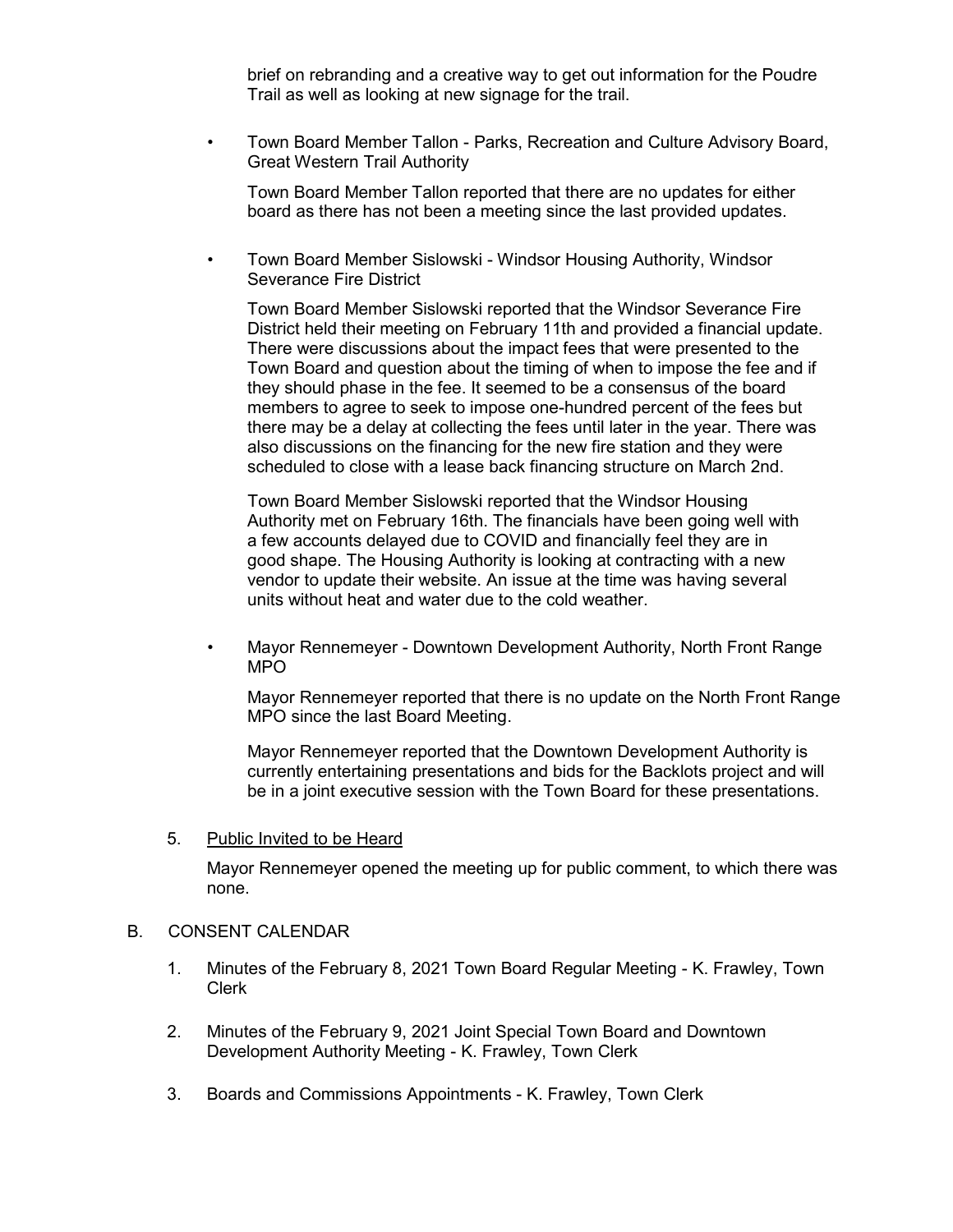During the week of February 16th, Mayor Rennemeyer and Mayor Pro Tem Bennett conducted various Board and Commissions interviews for vacant seats. The following individuals are being recommended for appointment.

Board of Adjustment/Appeal Shawn Wherry - Term expiring September 2021

Historic Preservation Commission ToniRae Andres - Term expiring March 2022 Ruth Brunner - Term expiring March 2024 Jean Zuckweiler - Term expiring March 2024

Tree Board Rebecca Morrison - Term expiring September 2022

Water and Sewer Board Greg Bielawski - Term expiring March 2026 Alan MacGregor - alternate - Term expiring March 2026 Alan Overton - alternate Term expiring March 2026

Windsor Housing Authority Nate Santillanes - Term expiring March 2024 Diana Frick - Term expiring March 2026 Megan Ferguson- Term expiring March 2026

4. Resolution No. 2021-08 A Resolution Approving the Accessioning of Items to the Museum Collection

The Parks, Recreation, and Culture Advisory Board will occasionally have the opportunity to review recommended accessions and deaccessions to the permanent collection of the Town of Windsor Museum, per adopted policies. PReCAB has reviewed the attached items and recommended accessioning items at their February 2, 2021 meeting.

Museum collection items are only accessioned into the collection when they fit the following criteria:

- Object illustrates unique Windsor heritage as specified in mission statement.
- Known provenance
- Object displays rarity as specified in collections criteria
- Collection supports object's interpretive potential for exhibition
- Stable Condition
- Museum can adequately care for object

All items listed are items currently in the museums possession, and have been donated to the museum.

5. Resolution No. 2021-09 - A Resolution Approving the Overland 368 Annexation Agreement and Authorizing its Execution - Ian D. McCargar, Town Attorney

On March 23, 2020, the Town Board gave final approval to the Overland 368 Annexation to the Town of Windsor. Since that time, the Town Attorney's Office has been in negotiations with the ownership group to arrive at satisfactory terms for an Annexation Agreement. The attached Annexation Agreement is the result of these efforts.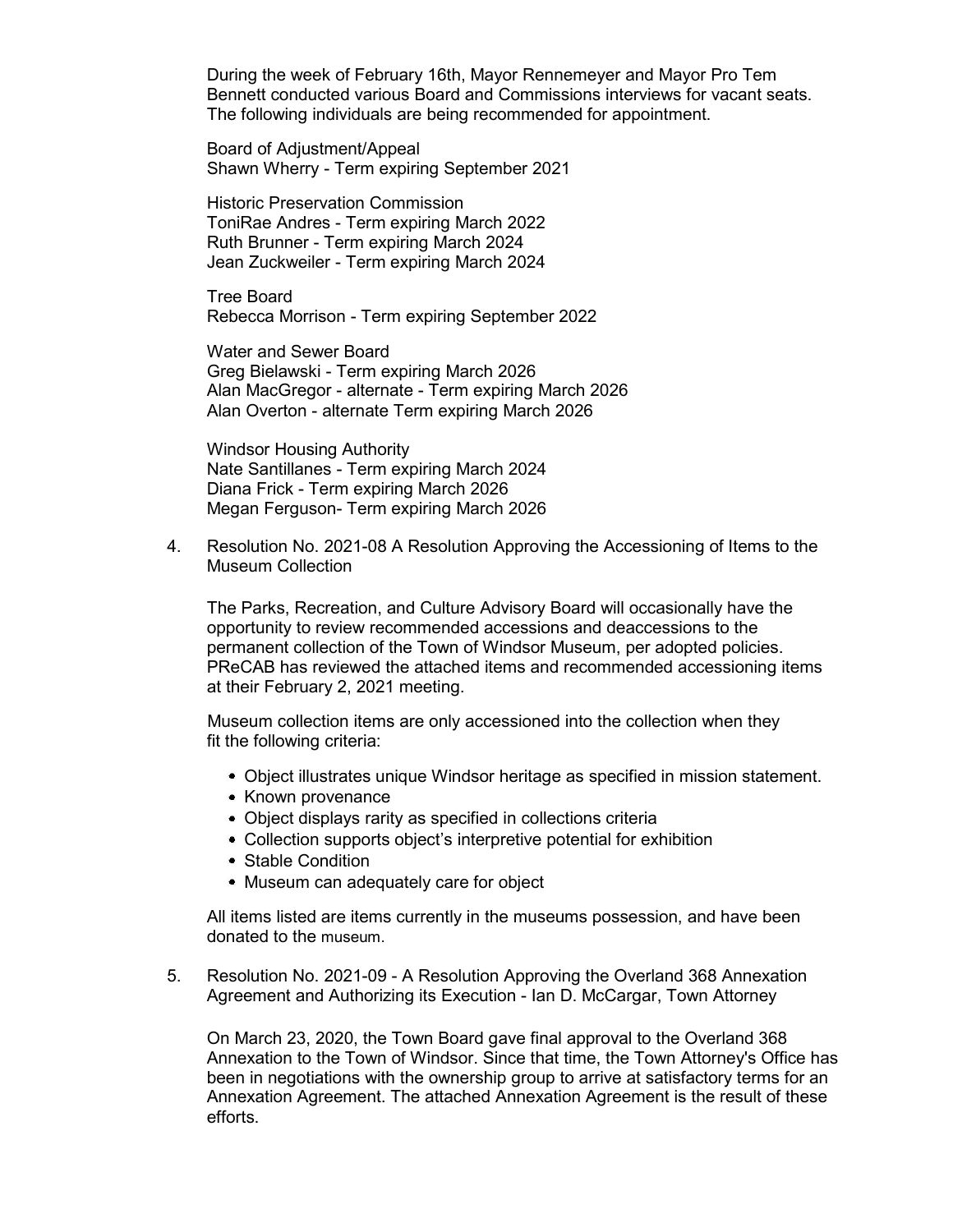The Annexation Agreement captures the basic expectations of the Town with respect to future development of the property, and is consistent with other agreements of its type.

Per Ms. Frawley, there is an amendment on the Board and Commission item amending Alan Overton's term expiration on the Water and Sewer Board to March of 2026. There is also an amendment to the February 9, 2021 Special meeting minutes, adding the date February 10, 2021 to the sentence under item D. Reconvene so it reads: The special meeting reconvened and was reopened by Mayor Rennemeyer on February 10, 2021 at 5:56 p.m.

**Town Board Member Tallon moved to approved the consent calendar as amended, Mayor Pro Tem Bennett seconded the motion. Roll call on the vote resulted as follows; Yeas - Bennett, Charpentier , Cline, Rennemeyer, Sislowski, Tallon, Wilson; Motion Passed.**

- C. BOARD ACTION
	- 1. Public Hearing Final Major Subdivision Windshire Park Subdivision 6th Filing Jeff Feneis, Loveland Housing Authority, on behalf of Windsor Housing Authority, owner/applicant, and Jim Doyle, TB Group, applicant's representative

## **Town Board Member Tallon moved to open the public hearing, Board Member Cline seconded the motion. Roll call on the vote resulted as follows; Yeas - Bennett, Charpentier , Cline, Rennemeyer, Sislowski, Tallon, Wilson; Motion Passed.**

Town Board Member Wilson stated "Mr. Mayor, for the record I would like to point out that my capacity as a Town Board liaison to the Planning Commission. I was present at the Planning Commission meeting during which this matter was previously presented. I wish to state that my participation in the Planning Commission proceeding has in no way influenced me in my capacity as a Town Board member this evening. I will make my decision and cast my vote this evening based solely on the evidence presented during this public hearing."

The applicant, Mr. Jeff Feneis, Loveland Housing Authority, on behalf of Windsor Housing Authority (WHA), has submitted a final major subdivision plat, known as Windshire Park Subdivision 6th Filing. The proposal is a replat of Windshire Park Subdivision 4th Filing (approved on July 24, 2017, for 57 townhome lots). The subject 8.5-acre subdivision is zoned Residential Mixed Use (RMU). The replatting will vacate the existing townhome lots and private drives and reestablish lot lines and tracts to accommodate the senior housing buildings and internal drives. The property is currently owned by Windsor Housing Authority and once developed, will remain owned, operated, and maintained by WHA.

On September 10, 2018, the Town Board approved a resolution amending the Windshire Park Master Plan, for the subject 8.5-acre property (Master Plan "Parcel E"), from multifamily residential use of 58 units to senior housing use of 123 units. The associated site plan of the project proposes 123 senior apartment units with one two-story building centrally located and one-story cottage-style buildings along the perimeter of the property (north, south, west). The number of proposed senior housing units for this property is based on the sewer capacity available, which is equivalent to 60 standard multifamily residential units. The preliminary plat approval noted that the maximum number of units for the subject property is 123 senior housing units or 60 standard multifamily units.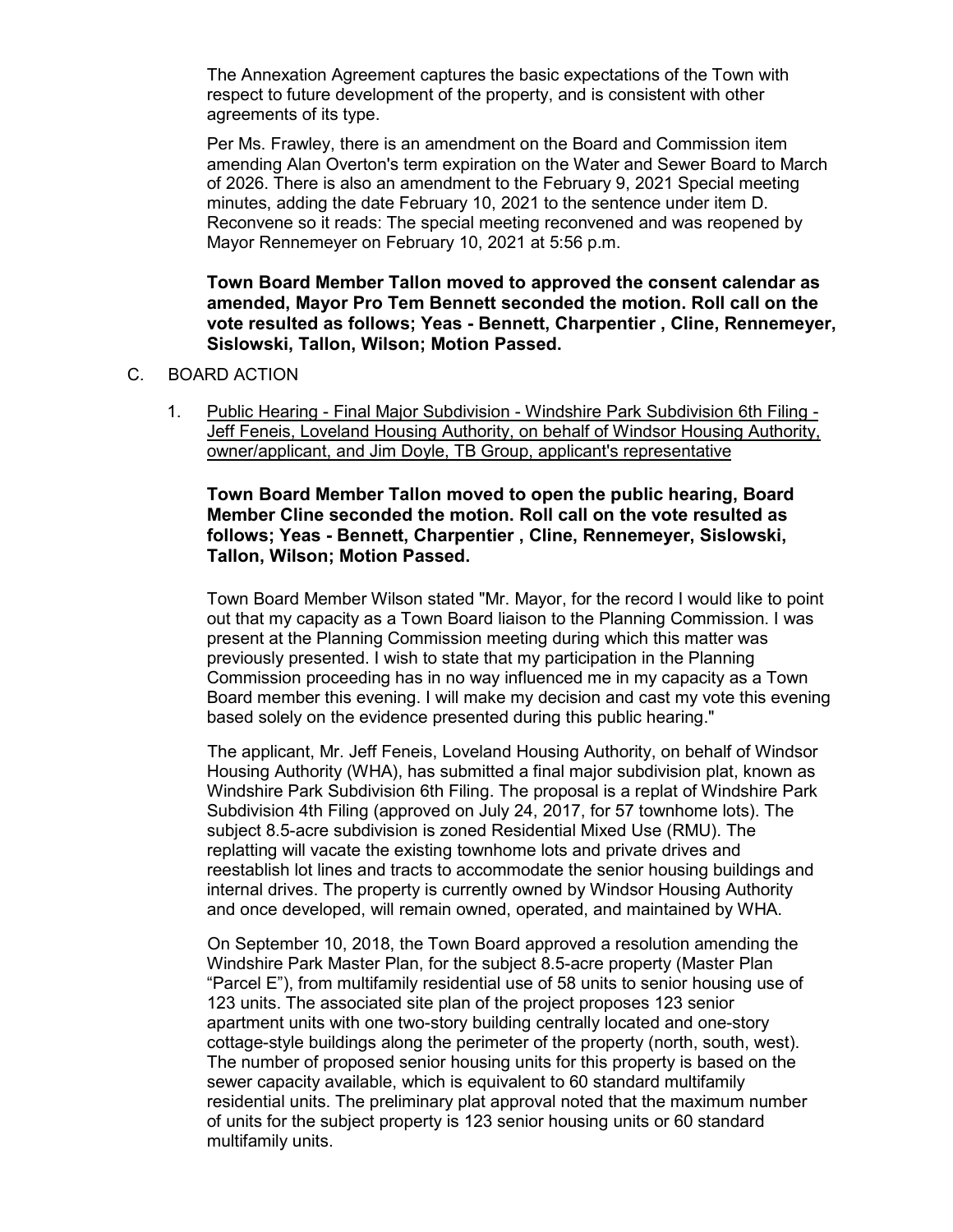Final Plat characteristics:

Consistent with the Windshire Park 6th Filing Preliminary Plat, approved by

- Planning
	- Commission on February 6, 2019.
- 8.5 acres
	- 4 lots for buildings, private drive and parking lot; one tract for drainage
- detention area and
- landscaping
- Site Plan:
	- 14.47 dwelling units / acre
	- 7 senior housing buildings main building centrally located within the site and
		- proposed for two-stories, other buildings proposed for single-story and located
		- along perimeter of property to north, south and west.

# **Relationship to Comprehensive Plan:**

The application is consistent with the following goals and objectives of the Comprehensive Plan:

Chapter 5b – Growth Framework Goal: Maintain the character of the • community while

- accommodating future growth that is fiscally and environmentally responsible. Objectives:
	- **Prioritize new growth in areas currently served by the Town** infrastructure and services.
	- **Incentivize infill development to complete neighborhoods and** leverage existing resources.
- Chapter 5c Residential Areas Framework Goal:
	- Support diverse housing and residential neighborhoods to meet the needs of varying family sizes, lifestyles, and income levels.
	- Objectives:
		- **Foster a diversity of housing types and sizes through coordinated** land use planning and zoning.
		- Support hight density residential development near Downtown, commercial centers, and mixed-use nodes.

## **Notification:**

Public hearing notifications for this meeting were as follows:

- February 1, 2021 affidavit of mailing to property owners within 300 feet
- January 29, 2021 display ad published in newspapers
- January 25, 2021 sign posted on property
- January 25, 2021 notice posted on Town's website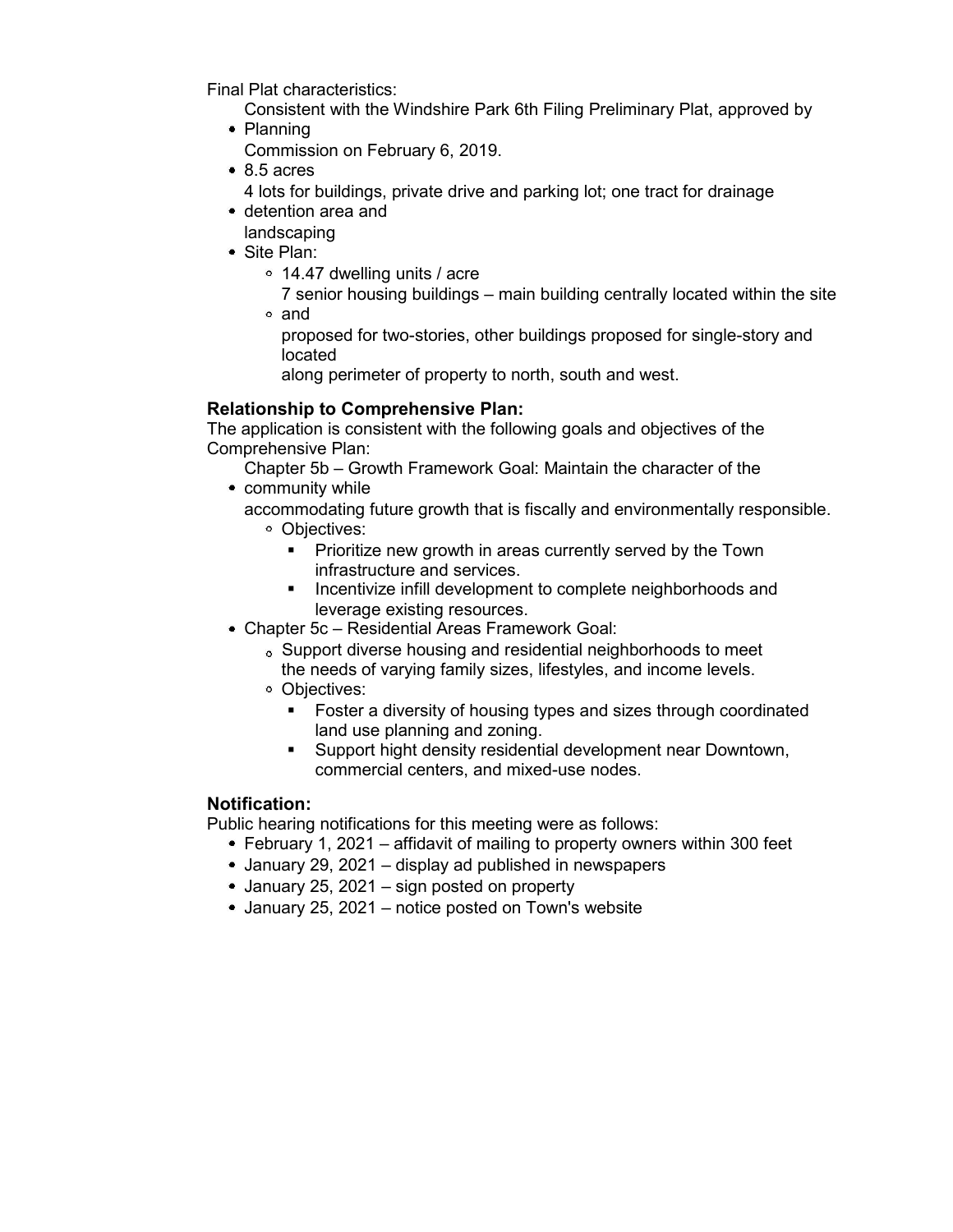Per Ms. Malone, at the February 17, 2021 meeting, the Planning Commission forwarded to the Town Board a recommendation of approval of the final major subdivision as presented.

Town Board Member Sislowski asked if this is going to be a duel tap project and will there be non-potable water for the irrigated areas? Mr. Lingle of the Loveland Housing Authority replied that the intent is they will be using raw water for irrigation purposes.

**Town Board Member Tallon moved to close the public hearing, Board Member Cline seconded the motion. Roll call on the vote resulted as follows; Yeas - Bennett, Charpentier , Cline, Rennemeyer, Sislowski, Tallon, Wilson; Motion Passed.**

2. Resolution No. 2021-10 - A Resolution Approving a Final Major Subdivision - Windshire Park Subdivision 6th Filing - Jeff Feneis, Loveland Housing Authority, on behalf of Windsor Housing Authority, applicant/owner; and Jim Doyle, TB Group, applicant's representative

The applicant, Mr. Jeff Feneis, Loveland Housing Authority, on behalf of Windsor Housing Authority (WHA), has submitted a final major subdivision plat, known as Windshire Park Subdivision 6th Filing. The proposal is a replat of Windshire Park Subdivision 4th Filing (approved on July 24, 2017, for 57 townhome lots). The subject 8.5-acre subdivision is zoned Residential Mixed Use (RMU). The replatting will vacate the existing townhome lots and private drives and reestablish lot lines and tracts to accommodate the senior housing buildings and internal drives. The property is currently owned by Windsor Housing Authority and once developed, will remain owned, operated, and maintained by WHA.

On September 10, 2018, the Town Board approved a resolution amending the Windshire Park Master Plan, for the subject 8.5-acre property (Master Plan "Parcel E"), from multifamily residential use of 58 units to senior housing use of 123 units. The associated site plan of the project proposes 123 senior apartment units with one two-story building centrally located and one-story cottage-style buildings along the perimeter of the property (north, south, west). The number of proposed senior housing units for this property is based on the sewer capacity available, which is equivalent to 60 standard multifamily residential units. The preliminary plat approval noted that the maximum number of units for the subject property is 123 senior housing units or 60 standard multifamily units.

Final Plat characteristics:

- Consistent with the Windshire Park 6th Filing Preliminary Plat, approved by Planning Commission on February 6, 2019.
- 8.5 acres
- 4 lots for buildings, private drive and parking lot; one tract for drainage detention area and landscaping
- Site Plan:
	- 14.47 dwelling units / acre

 $\circ$  7 senior housing buildings – main building centrally located within the site and proposed for two-stories, other buildings proposed for single-story and located along perimeter of property to north, south and west.

## **Relationship to Comprehensive Plan:**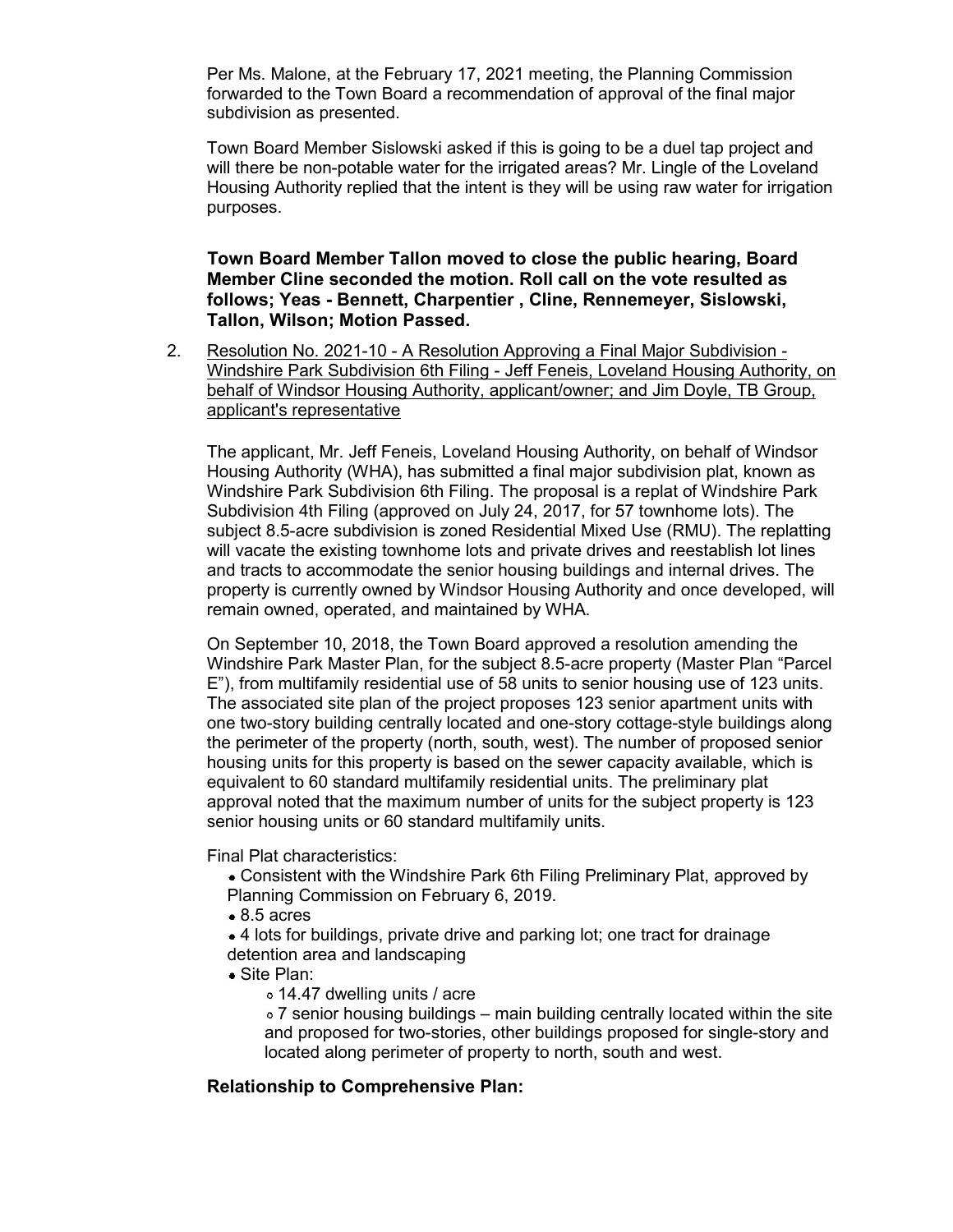The application is consistent with the following goals and objectives of the Comprehensive Plan:

Chapter 5b – Growth Framework Goal: Maintain the character of the community while accommodating future growth that is fiscally and environmentally responsible.

Objectives:

- **Prioritize new growth in areas currently served by the Town** infrastructure and services.
- **Incentivize infill development to complete neighborhoods and** leverage existing resources.
- Chapter 5c Residential Areas Framework Goal:
	- o Support diverse housing and residential neighborhoods to meet the needs of varying family sizes, lifestyles, and income levels.
	- o Objectives:
		- **Foster a diversity of housing types and sizes through** coordinated land use planning and zoning.
		- **Support hight density residential development near** Downtown, commercial centers, and mixed-use nodes.

## **Notification:**

Public hearing notifications for this meeting were as follows:

- February 1, 2021 affidavit of mailing to property owners within 300 feet
- January 29, 2021 display ad published in newspapers
- January 25, 2021 sign posted on property
- January 25, 2021 notice posted on Town's website

Per Ms. Malone, nothing further to add.

**Town Board Member Tallon moved to approve Resolution No. 2021-10, Town Board Member Wilson seconded the motion. Roll call on the vote resulted as follows; Yeas - Bennett, Charpentier , Cline, Rennemeyer, Sislowski, Tallon, Wilson; Motion Passed.**

3. Resolution No. 2021-11 A Resolution Appropriating Additional Sums of Money to Defray Expenses in Excess of Amounts Budgeted for the Town of Windsor, Colorado, for 2020.

Per Mr. Moyer, this is a housekeeping item related to the 2020 budget. This action is taken due to during the course of the year, taking a final acceptance of certain final improvements from the developers. What needs to be done to stay in compliance is to have a revenue as if the Town collected from taxes or somewhere else. The Town also shows an expense as a supplemental budget as if the Town collected the exact amount of money that was taken from the value of the improvements. During this process, no money really changes hand but it is needed to stay in compliance with budget law.

**Mayor Pro Tem Bennett moved to approve Resolution No. 2021-11, Town Board Member Wilson seconded the motion. Roll call on the vote resulted as follows; Yeas - Bennett, Charpentier , Cline, Rennemeyer, Sislowski, Tallon, Wilson; Motion Passed.**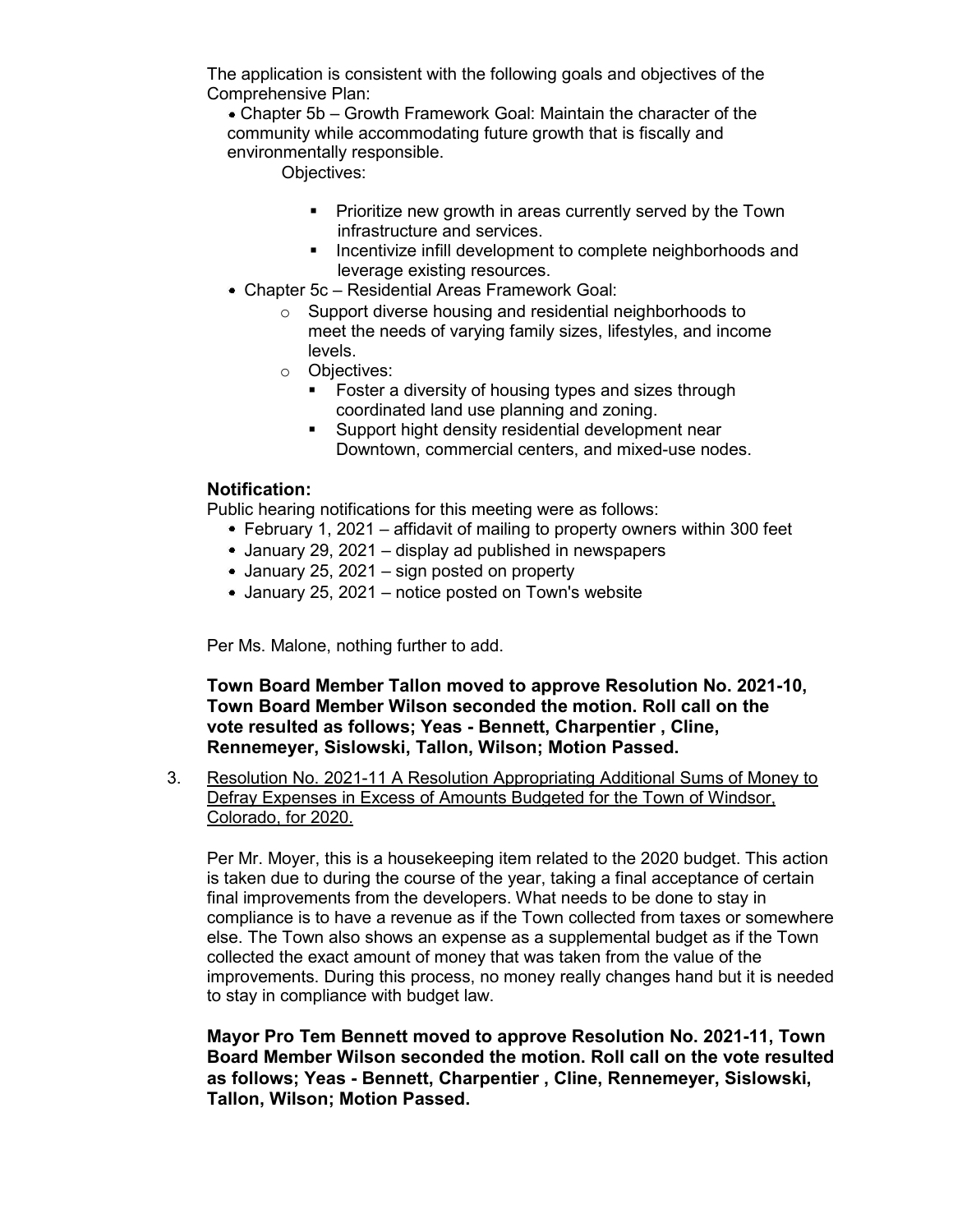#### D. COMMUNICATIONS

1. Communications from Town Attorney

Per Mr. McCargar, there is an executive session following communications and the entire title needs to be read into the motion. On Thursday and Friday of last week, the Colorado Bar Association conducted the Northern Regional competition for the high school mock trial program. Windsor's team performed as good as the other team who went on to State. Windsor's team did not make it to State, but did receive the professionalism award, which is the second time in the last four years.

2. Communications from Town Staff

Per Mr. Lucas, the Public Services team did a great job over the last week with two storms and another one expected late Wednesday night.

Per Ms. Malone, there are two items in the packet that are site plan reviews and if there are any comments from the Board, please forward those to the Planning Director by February 24th.

Per Ms. Miller, there is a memo in the packet regarding the meal delivery service.

Per Commander Lopez, the monthly statistical report is provided in the packet.

Per Chief Klimek, the Polar Plunge for the Special Olympics is coming up in March and everyone is invited to come out.

Town Board Member Sislowski stated that looking at the statistical report, it shows sexual assaults in January, 2021 to be four. The next column shows 2020 year to date showing as two. Does that mean that all of 2020, there were two sexual assaults but in one month of 2021, there have been four? Mr. Hale responded that it is showing that in 2020 for the same month this is what we had year to date at that time.

Per Ms. Fotsch, the first special event for this year was held, the magical forest at Eastman Park South. There were over one-hundred and ten individuals participate.

- a. Windsor Police Department January 2021 Statistical Report
- b. Site Plan Review Windshire Park Subdivision 6th Filing (Golden Meadows Senior Complex - Windsor Housing Authority) **Owner/Applicant:** Loveland Housing Authority on behalf of Windsor Housing Authority **Applicant's Representative:** Jim Doyle, Landscape Architect, TB Group **Development:** Golden Meadows Senior Housing Complex **Location:** Northwest Corner of 15th Street and Windshire Drive **Subdivision / Lot-Block:** Windshire Park Subdivision 6th Filing **Zoning:** Residential Mixed Use (RMU) **Adjacent Zoning:** Residential Mixed Use (RMU)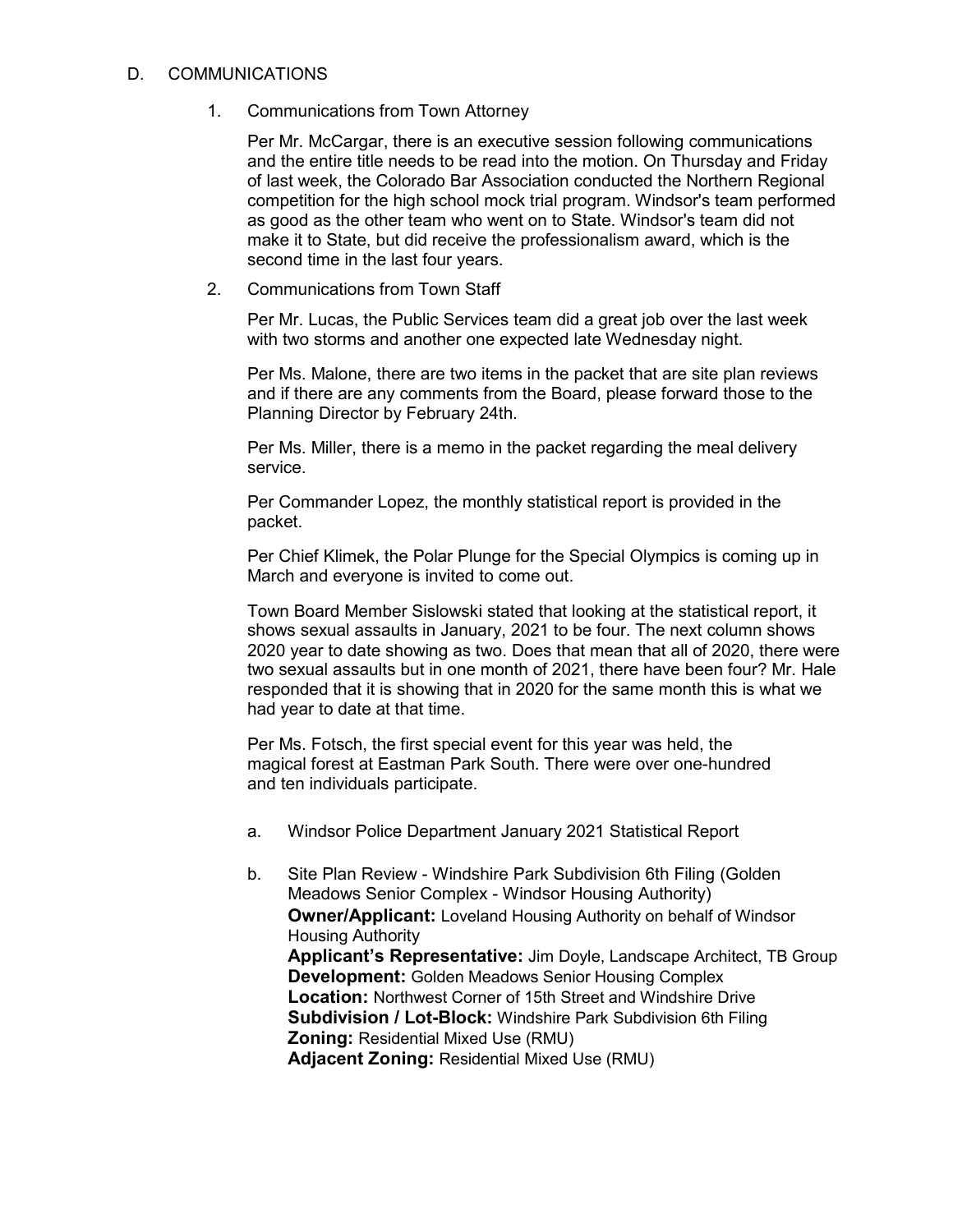**Special Planning Area: Windshire Park Master Plan 3rd Amendment,** Tract E, approved for a maximum of 123 Senior Housing Units or 60 Multifamily Residential Units

On September 10, 2018, at the request of LHA, on behalf of WHA, the Town Board approved a resolution amending the Windshire Park Master Plan (Windshire Park Master Plan 3rd Amendment) Tract E land use from 58 multifamily residential units to 123 senior housing units with a provision that, in the event senior housing units were not developed, a maximum of 60 multifamily residential units would be permitted.

The Golden Meadows Senior Housing Complex will provide housing opportunities for income-qualified seniors. Phase one and two of the development has two portions of the main two-story building, which include individual rooms with common areas. Phase three includes onestory cottages consisting of individual units for more independent living. The development will remain owned and managed by the Loveland Housing Authority on behalf of the Windsor Housing Authority.

#### **Overall development characteristics:**

- $\bullet$  lot area = 8.5 acres (370,446 s.f.)
- 4.46 acres (194,310 s.f.)
- landscape area (52.5% site area)
- 123 senior housing units
- 164 parking spaces
- Three phases:
	- $\circ$  Phase 1 52 units:
		- 44 one-bedroom
		- 8 two-bedroom
			- 79 parking spaces
	- Phase  $2 38$  units
		- 34 one-bedroom
		- 4 two-bedroom
		- 54 parking spaces
	- Phase 3 27 units
		- 31 parking spaces
	- o Building characteristice include: Horizontal and vertical siding, stone accent walls One-story buildings adjacent to existing single-family
	- $\degree$  residential rear property lines  $-15'$ (approx)
	- Building height at highest point Two-story buildings centrally located within the site  $-35'$  max building height

#### **Comment Period**

The site plan will be reviewed and approved administratively by staff. However, if there are any comments please forward them to the Director of Planning by **February 24, 2021** either by email or at a regular meeting under the communications section of the agenda.

c. Site Plan Review - Centennial Leasing & Sales - 4488 Highland Meadows Parkway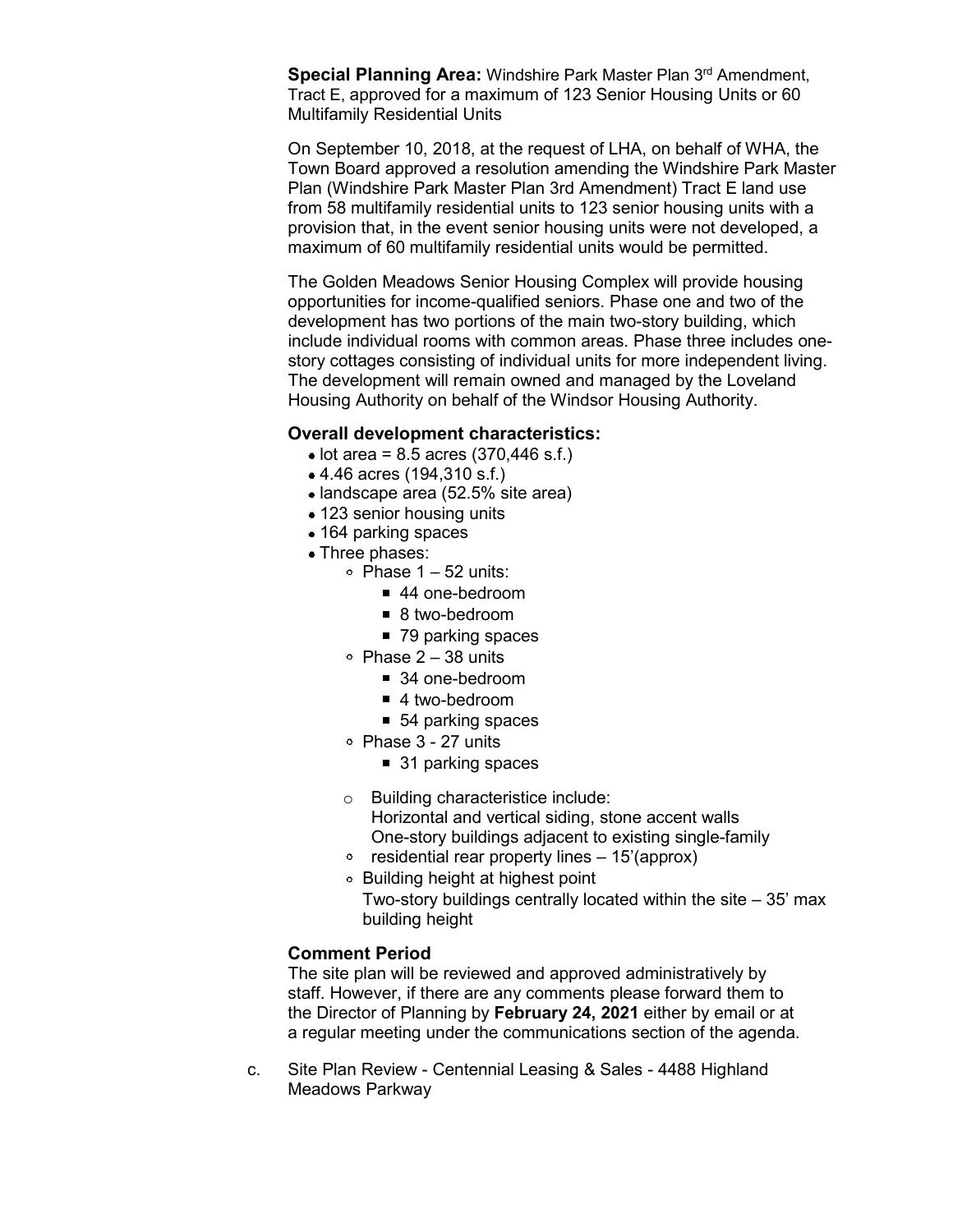**Owner/Applicant:** Centennial Leasing and Sales **Applicant's Representative:** Shelby Hinchliff, The Neenan Company **Business:** Centennial Leasing and Sales **Location:** 4488 Highland Meadows Parkway **Subdivision / Lot-Block:** Highlands Industrial Park Subdivision / Lot 1 / Block 5 **Zoning:** Limited Industrial (IL)

**Adjacent Zoning:** Limited Industrial (IL)

## **Special Planning Area:** None

### **Overall development characteristics:**

- $lot area = 1.86 acres (80,902 sf)$
- · 21,481 sf building
- 91 parking stall provided
- · 32% landscaped area
- building characteristics include: integral color ground faced CMU block, stucco

texture metal panels, and prefinished metal panels ·32' building height at highest point

#### **Comment Period**

The site plan will be reviewed and approved administratively by staff. However, if there are any comments please forward them to the Director of Planning by **February 24, 2021** either by email or at a regular meeting under the communications section of the agenda.

d.NoCo Nosh - Meal Delivery Service Update

- 3. Communications from Town Manager
- 4. Communications from Town Board

Town Board Member Charpentier stated that he attended an event at The Mill which included four guest speakers. One of the speakers was Stacy Miller who had the loudest and longest applause for the job she is doing and wanted to give her props.

#### E. EXECUTIVE SESSION

1. An Executive Session Pursuant to Colorado Revised Statutes § 24-6-402 (4)(E)(I) for the Purpose of Determining Positions Relative to Matters that may be Subject to Negotiations; Developing Strategy for Negotiations; and Instructing Negotiators with Respect for Certain Economic Development Incentives - Jill Young, Business Development Specialist

**Town Board Member Charpentier moved to enter into an executive session pursuant to Colorado Revised Statutes § 24-6-402(4)(E)(I) for the purpose of determining positions relative to matters that may be subject to negotiations; developing strategy for negotiations; and instructing negotiators with respect for certain economic development incentives, Town Board Member Tallon seconded the motion. Roll call on the vote resulted as follows; Yeas - Bennett, Charpentier , Cline, Rennemeyer, Sislowski, Tallon, Wilson; Motion Passed.**